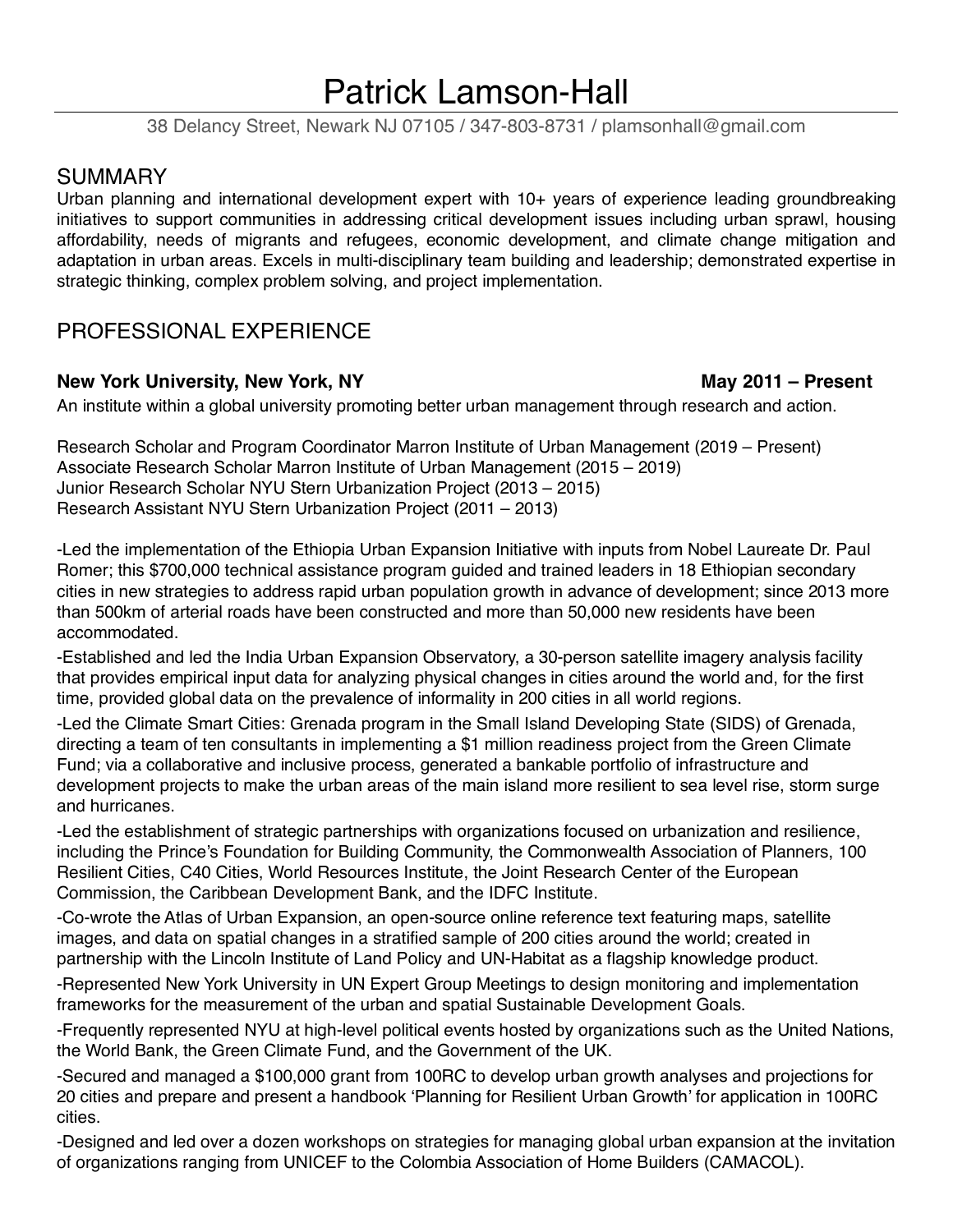Bachelor of Arts (BA). Graduated Summa Cum Laude with studies in community development and

-Collaborated on the *Anatomy of Density*, a research program to find new techniques to measure population density in cities to enable more effective densification and reduction of carbon emissions.

-Led an investigation with the Museum of the City of New York to map the population density of all of New York City's neighborhoods from 1640 to 2010; work is now part of the permanent exhibit at MCNY.

-Led the NYU presence at the 2020 World Urban Forum, showcasing new research on urban resilience and territorial management in developing countries with 200+ attendees at four events over two days.

-Work has been featured in publications including the Economist, the New York Times and National Geographic as well as academic publications such as Urban Studies.

### **IDFC Institute, Mumbai, India Aug 2019 – Present**

A think tank dedicated to improving public policy at the municipal, state and national level in India.

-Visiting Fellow in the IDFC Institute's flagship urban practice leading a three-person research team investigating climate and urban development, sustainable transportation, the reform of the housing sector, and management of urban land markets to help India's cities better meet the challenges of COVID-19, rapid urban population growth, and economic restructuring.

## **Politas Consulting, New York, NY Aug 2018 – Present**

An international consultancy providing services to new types of special economic zones and charter cities.

-Urban Economic Lead Consultant on a project basis, developing essential knowledge products to help clients including UN agencies, national governments, and leading global strategy firms to assess the feasibility of new special zone projects; this includes traditional SEZs, autonomous charter cities, and also zones specifically oriented to support refugees and migrants.

-Created and applied an innovative GIS methodology for comparing potential economic development zone sites in Libya, Ethiopia, and Bangladesh.

-Developed a new property land value tax framework to maximize profitability and fiscal stability for a large new charter city currently under development in Latin America.

-Drafted a simplified land management system, new export and trade rules, and an infrastructure investment framework for a new national special economic zone program in the island nation of Vanuatu.

# **Fitted Projects, New York, NY CONSIDERITY ASSESSED ASSESSED AT A CONSIDERITY Oct 2019 – Present**

A boutique urban design and architecture firm supporting charter city projects in unique environments.

-Principal and founder leading a small team of talented urban planners and architects in planning a new charter city now under construction in Honduras with innovative new low-income housing designs, street network layouts that maximize mobility across all modes, zoning that promotes flexibility of use and the incremental development of rich and integrated streetscapes, and simple and clear regulations.

# **EDUCATION**

### **New York University**

Wagner Graduate School of Public Service, Doctor of Public Administration (PhD) candidate with a focus on international urban and rural development, expected completion July 2021.

### **New York University**

Wagner Graduate School of Public Service, Master of Urban Planning (MUP) with international specialization, focused on transportation planning and urban economics, 2013.

# **Portland State University**